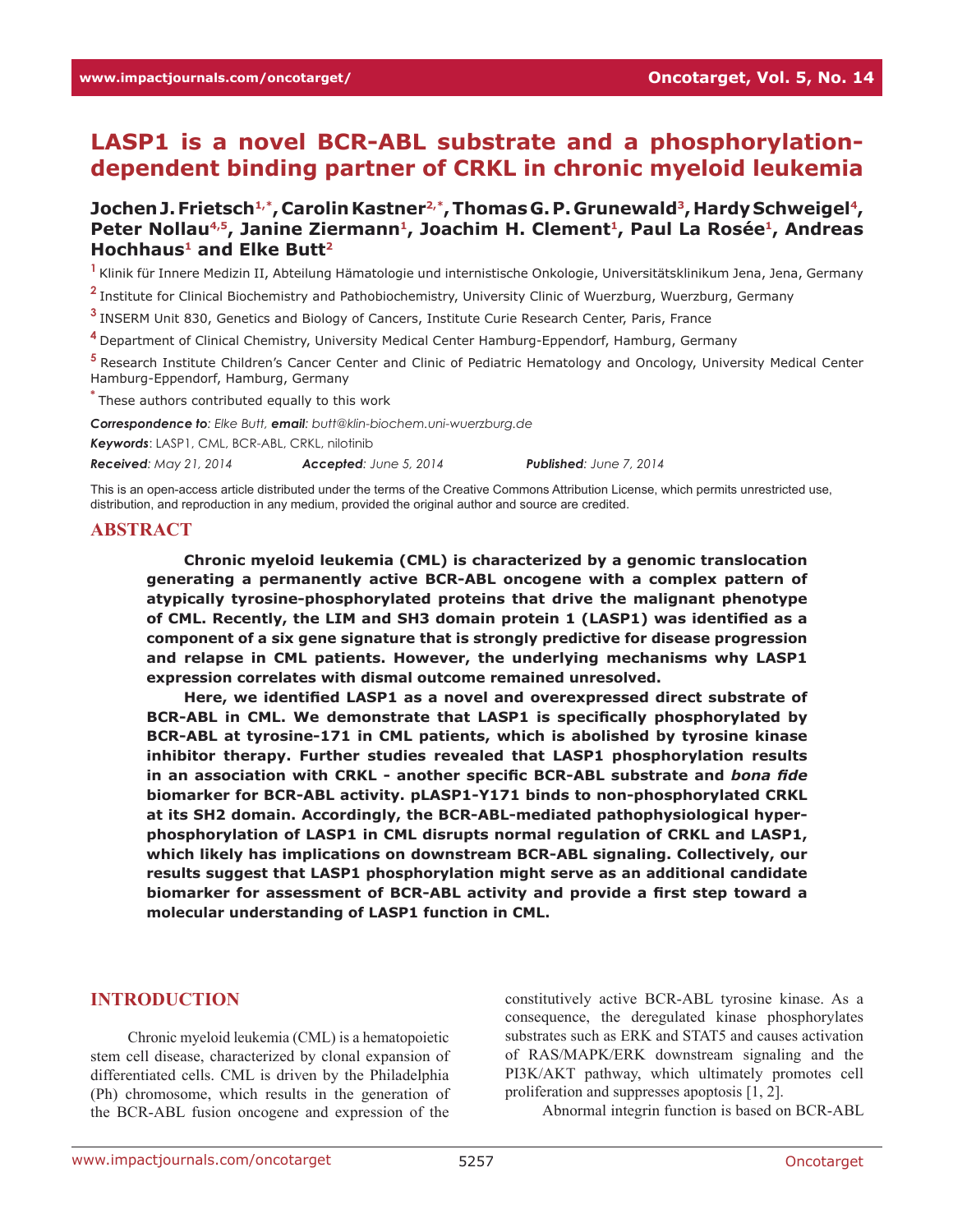phosphorylation of cytoskeleton proteins such as paxillin, talin, focal adhesion kinase 2 (FAK2), and CRKL (Crk-like) [3, 4]. CRKL is an adaptor protein and the major substrate of BCR‑ABL in CML cells [5]. The phosphorylation status of CRKL has been used as a marker to predict the efficacy of tyrosine kinase inhibitors (TKI; e.g. imatinib and nilotinib) in the treatment of CML patients [6, 7]. In this context, we wondered whether other established physiological ABL kinase substrates are prephosphorylated in leukemia cells. A known substrate of ABL is the LIM and SH3 domain protein LASP1 [8]. Interestingly, Yeung et al. recently identified LASP1 as one out of six signature genes that are highly predictive for CML disease phases, which enable a more accurate prediction of relapse after stem cell transplantation than clinical risk factors alone [9].

LASP1 was initially identified from a cDNA library of breast cancer metastases and predominantly localizes at sites of actin assembly, such as focal contacts, lamellipodia and membrane ruffles [10, 11], where it interacts with a number of motility associated proteins such as zyxin, dynamin, lipoma preferred partner (LPP), actin, paladin and kelch related protein 1 (KRP1) [10]. Phosphorylation at Tyr-171 by ABL is seen in apoptotic cells and specifically blocks LASP1 translocation to sites of focal adhesions, i.e. cell-matrix and cell-cell contacts [8]. Although LASP1 is expressed at low basal levels in virtually all normal human tissues [10], protein overexpression has been observed in several cancer entities e.g. breast, ovarian, colon, prostate, liver, and bladder carcinoma as well as medulloblastoma [12-17]. Furthermore, LASP1 expression and nuclear localization significantly correlates with poor outcome of cancer patients [11, 12, 15, 18]. Silencing of LASP1 by RNA interference in various cell lines results in a strong inhibition of proliferation and migration with cell-cycle arrest in G2/M phase, whereas overexpression increased cancer cell proliferation and cell motility [13, 19].

As the oncogenic BCR‑ABL tyrosine kinase is constitutively active, LASP1 may not only be phosphorylated in apoptotic cells, but also in defined Ph chromosome positive CML cells. Here, we integrated comprehensive transcriptomic and biochemical data demonstrating that LASP1 is highly overexpressed and specifically phosphorylated at tyrosine-171 by BCR-ABL in CML patients. Moreover, we identified LASP1 as a novel binding partner of CRKL and elucidated the mode of this protein-protein-interaction. Collectively, our results suggest that LASP1 phosphorylation might serve as a candidate biomarker for measurement of BCR-ABL activity and point to an important role of LASP1 in aberrant BCR-ABL signaling. Moreover, these data provide a first mechanistic insight in why LASP1 overexpression might contribute to CML progression.

# **RESULTS**

### **LASP1 is overexpressed in CML**

Known to be overexpressed in several cancer entities [12-16, 19], we sought to investigate the LASP1 gene expression pattern in publicly available microarray datasets for leukemia and normal tissues. Specifically, microarray data of an established normal body atlas ( $n =$ 353) [20] normal CD34<sup>+</sup> HSCs (n = 35) [21], macrophages  $(n = 45)$ , monocytes  $(n = 26)$ , B cells  $(n = 24)$ , and T cells  $(n = 20)$  were compared with those for four major lymphoma and leukemia entities ( $n = 819$ ). As displayed in Figure 1A, LASP1 is significantly  $(p < 0.0001)$  and highly overexpressed in CML cells compared to all normal tissues and cells, respectively, while it is considerably lower expressed in cells derived from acute myeloid leukemia (AML), common acute lymphoblastic leukemia (cALL) or *chronic lymphocytic leukemia* (CLL).

To test a possible link between LASP1 and the BCR-ABL tyrosine kinase that is the predominant driver mutation in CML cells, we subjected BCR‑ABL positive (K562, BV173, M07p210) and BCR‑ABL negative cell lines for LASP1 expression and pLASP1‑Y171 phosphorylation, the known phosphorylation site for ABL kinase [8]. As shown in Figure 1B, LASP1 is expressed in all cancer cell lines tested. However, only the leukemia cell lines harboring Ph chromosome with constitutively active BCR‑ABL (marked red) show a strong phosphorylation of LASP1 at tyrosine-171. This effect is most obvious when comparing the BCR‑ABL negative M07e cell line that shows no pLASP1‑Y171 with the derivative BCR‑ABL positive cell line M07p210 that shows marked LASP1-Y171 phosphorylation.

# **LASP1 is phosphorylated at tyrosine 171 in CML patients**

Using anti-phosphotyrosine immunoblotting, we compared the phosphorylation pattern of LASP1 from 3 healthy donors with 5 CML patients before and 12 weeks after commencing treatment with the tyrosine kinase inhibitors (TKIs) nilotinib and ponatinib [22, 23]. As a control, we probed for CRKL, the most prominent BCR‑ABL substrate [7]. The non-phosphorylated CRKL (37 kDa) migrates faster in SDS‑PAGE than its phosphorylated form (38 kDa). This is most obvious in the BCR‑ABL positive cell line M07p210. As expected, CRKL is phosphorylated in CML patients (Figure 2, pCRKL band at 38 kDa) while in control blood samples from healthy donors, pCRKL was not detected. Likewise, we tested for LASP1 phosphorylation by BCR-ABL kinase with a specific antibody against pLASP1-Y171 (Supplementary Figure 1), the known ABL kinase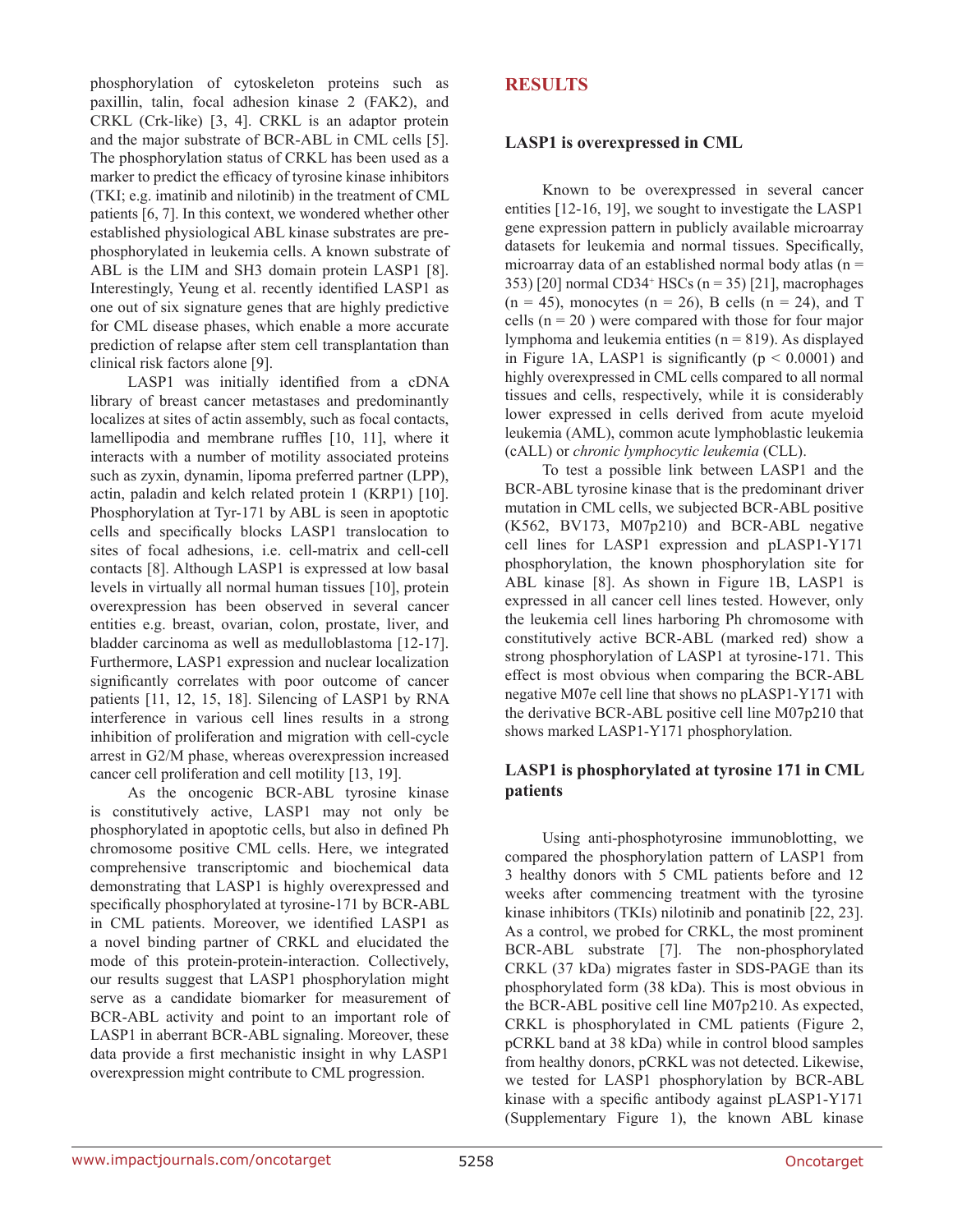

**Figure 1: LASP1 is overexpressed in CML and phosphorylated at Tyr-171 in leukemia cell lines.** (A) Microarray analysis of LASP1 (3927\_at) in CML compared to normal tissues, normal bone marrow-derived cells, and myeloid and lymphoblastic leukemias (AML, acute myeloid leukemia; cALL, common acute lymphoblastic leukemia; CLL, *chronic lymphocytic leukemia), Mann-Whitney test.* (B) Western blot analysis (gradient gel) of phospho/dephospho CRKL (p/CRKL), LASP1 and pLASP1–Y171 in different cancer cell lines (breast cancer: BT‑20, MCF‑7; cervical cancer: HeLa; epidermoid cancer: A‑431; monocytes-macrophages: U‑937; acute myeloid leukemia: MOLM-13; acute promyelocytic leukemia: NB4; acute monocytic leukemia MV4-11, THP-1; erythroleukemia: HEL; megakaryoblastic leukemia: M07e; T-cell leukemia: Jurkat; B-cell lymphoma: DOHH-2; acute lymphoblastic leukemia: CCRF-CEM; chronic myeloid leukemia: K562, BV173). Cell lines harboring BCR-ABL are marked red. β-actin served as a loading control.



**Figure 2: LASP1 is phosphorylated in CML patients.** Western blot analysis (gradient gel) of LASP1, pLASP1‑Y171 and p/CRKL in the leukemia cell line M07p210, in three healthy control donors and in five CML patients before and after TKI treatment. Loading M07p210: 10 μg; loading blood samples: 10 μg for LASP1 and β-actin, 100 μg for pLASP1-Y171, CRKL and BCR-ABL WB. Expression of ABL is not reliably detectable in CML patients. LASP1 is phosphorylated only in CML patients and in the M07p210 cell line but not in controls. In general, CRKL and pLASP1‑Y171 phosphorylation decrease under TKI therapy. Patient 4 shows only minimal cytogenetic response to nilotinib treatment (Table 1).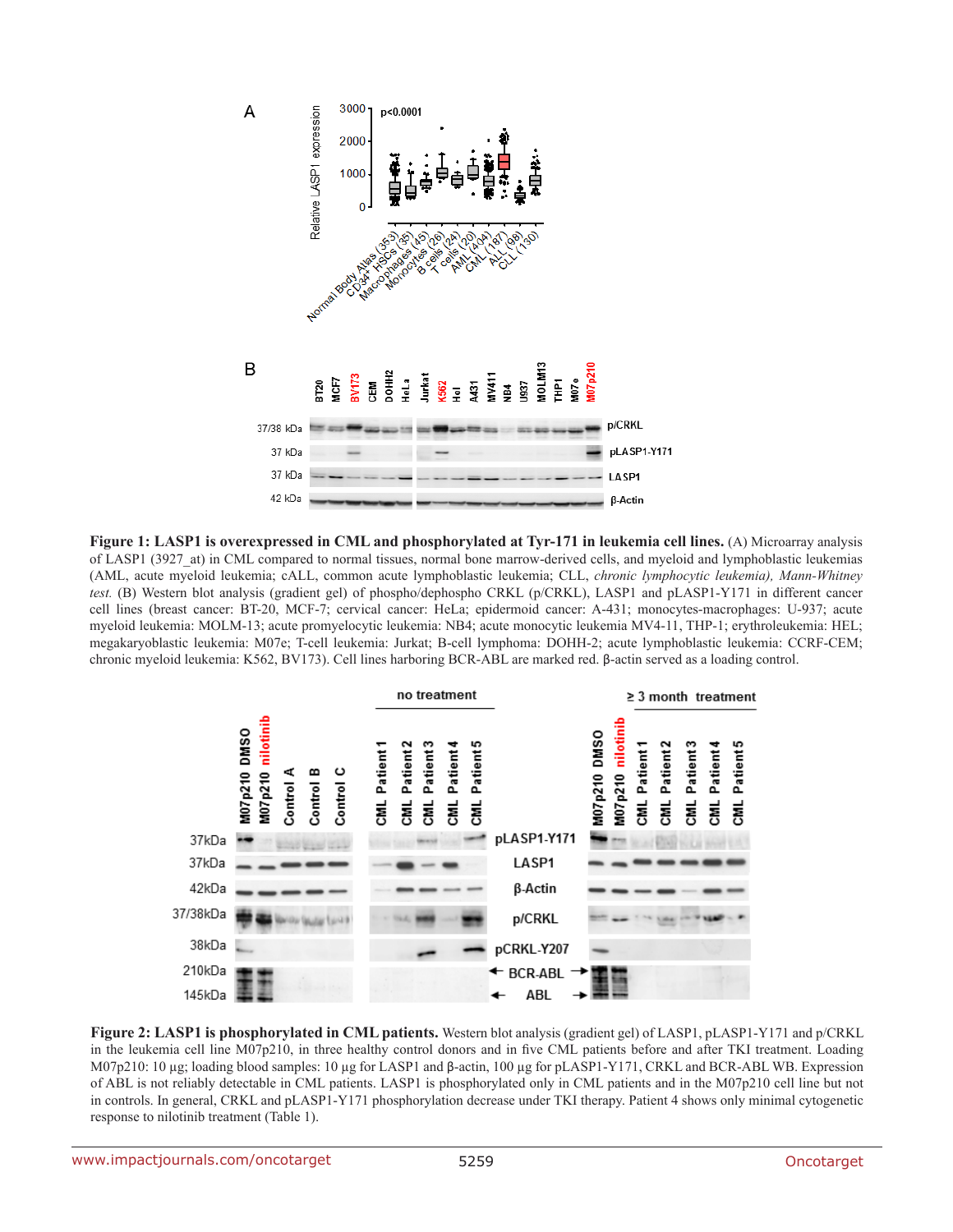**Table 1: Patients characteristics**

|                                    | Patient 1       | Patient 2       | Patient 3       | Patient 4       | Patient 5       |
|------------------------------------|-----------------|-----------------|-----------------|-----------------|-----------------|
| Sex                                | Male            | Male            | Male            | Female          | Male            |
| Age at diagnosis, years            | 23              | 57              | 59              | 54              | 63              |
| <b>EUTOS</b> score                 | Low risk $(42)$ | Low risk $(49)$ | Low risk $(54)$ | Low risk $(14)$ | Low risk $(14)$ |
| Initial ratio<br>$BCR-ABL/ABL$ (%) | 50              | 45              | 52              | 62              | 50              |
| Initial<br>WBC (n!)                | 112.3           | 28.4            | 394.8           | 55.9            | 43.1            |
| <b>BCR-ABL</b> transcript type     | b2a2            | b3a2            | b2a2            | b3a2            | b3a2            |
| Therapy                            | nilotinib       | nilotinib       | nilotinib       | nilotinib       | ponatinib       |
| 3 month<br>BCR-ABL (IS)            | 0.008           | 0.013           | 0.055           | 20.5            | 0.263           |
| 3 month<br>$WBC$ (/nl)             | 4.2             | 5.1             | $6.7*$          | $13.1*$         | 13.1            |
| Response at 3<br>months            | <b>MMR</b>      | <b>MMR</b>      | $MMR*$          | $MinCyR*$       | n.d.            |

MMR, major molecular response; MinCyR, minimal cytogenetic response; IS, international scale; WBC, white blood cells; \* 6 month; n.d., not detected after 3 months.

phosphorylation site in LASP1. Although present in similar protein concentrations, LASP1 is phosphorylated at that site only in CML patients and in the M07p210 cell line but not in controls. After 12 weeks of therapy with nilotinib or ponatinib, both, CRKL phosporylation and LASP1‑Y171 phosphorylation are impaired and no longer detectable by Western blot in CML patients that responded to TKI therapy (Figure 2) (for detailed patient characteristics, see Table 1). A similar effect is observed in M07p210 cells after 24 h treatment with 160 nM nilotinib (Figure 2, very left).

Patient 4 achieved only minimal cytogenetic response (minCyR) under nilotinib treatment. While LASP1 phoshorylation was absent, CRKL phosphorylation, however, was still detectable (Figure 2) suggesting different BCR‑ABL substrate specificities for both proteins.

Together, these data suggest that LASP1 is, like CRKL, a marker for BCR‑ABL kinase activity in CML.

# **LASP1 is a substrate of BCR‑ABL**

To further investigate pLASP1-Y171 phosphorylation, we used the cell line K562 (derived from a patient during blast crisis), as well as wildtype M07e and BCR‑ABL transformed M07p210 cell lines. Cells were treated with either 100 nM nilotinib at various time points or with 10 nM, 40 nM and 160 nM of nilotinib for 24h and 48h. DMSO treated cells served as control. As seen in Figure 3, LASP1 and CRKL are only phosphorylated in the BCR‑ABL expressing cell lines K562 (left panel) and M07p210 but not in the BCR-ABL negative M07e cells (right panel) Both proteins are

dephosphorylated in a time- and concentration-dependent manner after nilotinib treatment (Figure 3). Similar results were obtained with the human CML cell line BV173 (data not shown).

To further exclude LASP1 phosphorylation by physiologically expressed ABL kinase (see ABL kinase Western blots in Figures 3 and 4), we validated these experiments with the murine lymphoid cell line Ba/ F3, the BCR‑ABL positive variant of Ba/F3p210 and its TKI-resistant mutant Ba/F3p210T315I. As anticipated from the results with M07e and M07p210 (Figure 3), only the BCR‑ABL expressing cell lines Ba/F3p210 and Ba/F210<sup>T315I</sup> revealed phosphorylation of LASP1 and CRKL (Figure 4). While phosphorylation is reversible under nilotinib treatment in Ba/F3p210 cells, the TKIresistant mutant Ba/F3p210T315I cells showed an impaired phosphorylation status (Figure 4, right panel), suggesting that LASP1 is a direct substrate of BCR‑ABL.

### **LASP1 is not localized within the nucleus in CML cell lines**

A predominant nuclear localization of LASP1 is observed in several cancer entities and was reported to correlate with worse long-time survival in breast cancer [18]. To test the subcellular LASP1 expression pattern in CML, Western blot analyses of cytosolic and nuclear fractions from K562, M07e, M07p210, BV173, Ba/F3 and Ba/F3p210 before and after nilotinib treatment were performed.

Loading of the nuclear fractions was tested by Western blot analysis for Lamin A/C; GAPDH as a solely cytosolic protein served for nuclear purity. As seen from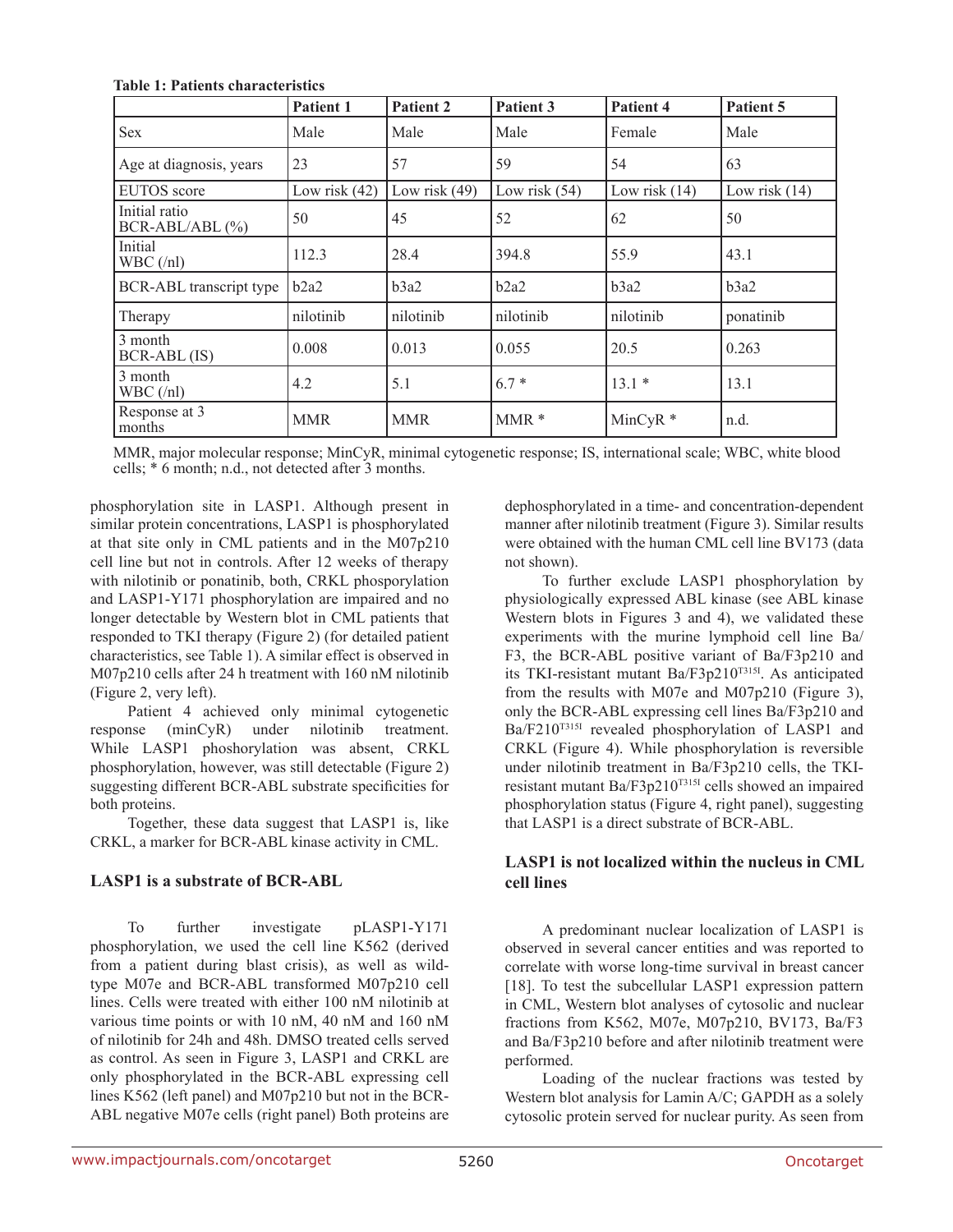Figure 5A, LASP1 and pLASP1-Y171 are localized exclusively in the cytosol and dephosphorylation of LASP1 by nilotinib treatment has no influence on subcellular LASP1 localization (shown representative for M07e and M07p210 in Figure 5A). These data were validated by indirect immunofluorescence of LASP1 in K562 and M07p210 cells treated with nilotinib or vehicle (shown for M07e and M07p210 in Figure 6).

LASP1 is known to shuttle between the cytosol and the nucleus in a phosphorylation dependent manner [24]. Phosphorylation of LASP1 by protein kinase A (PKA) at serine 146 induces translocation of the protein from the cytoplasm to the nucleus by binding to the zonula occludens protein 2 (ZO2) [24]. We therefore tested i) for the expression of the involved shuttle proteins in CML cells and ii) for a potential nuclear translocation of LASP1



**Figure 3: Phosphorylation of LASP1 and CRKL is inhibited by the tyrosine kinase inhibitor nilotinib.** Western blot analysis (gradient gel) of BCR-ABL, ABL, LASP1, pLASP1-Y171 and p/CRKL in the leukemia cell lines K562 and M07p210 after a time- and concentration-dependent treatment with the tyrosine kinase inhibitor nilotinib. CRKL: (37 kDa); pCRKL: phospho-CRKL (38 kDa). In the non-transformed cell line M07e, no BCR-ABL kinase is present; thus no CRKL and LASP1 phosphorylation is observed. β‑actin served as loading control.



**Figure 4: LASP1 and CRKL are phosphorylated by BCR-ABL-kinase.** Western blot analysis (gradient gel) of BCR-ABL, ABL, LASP1, pLASP1-Y171 and p/CRKL in Ba/F3 leukemia cell lines. While CRKL and LASP1 phosphorylation is inhibited by nilotinib in the BCR-ABL expressing cell line Ba/F3p210, inhibition failed in the nilotinib resistant BCR‑ABL mutant cell line Ba/F3p210T315I. CRKL: (37 kDa); pCRKL: phospho-CRKL (38 kDa). In the non-transformed cell line Ba/F3, no BCR‑ABL kinase is present; thus no CRKL and LASP1 phosphorylation is observed. β‑actin is shown for loading control.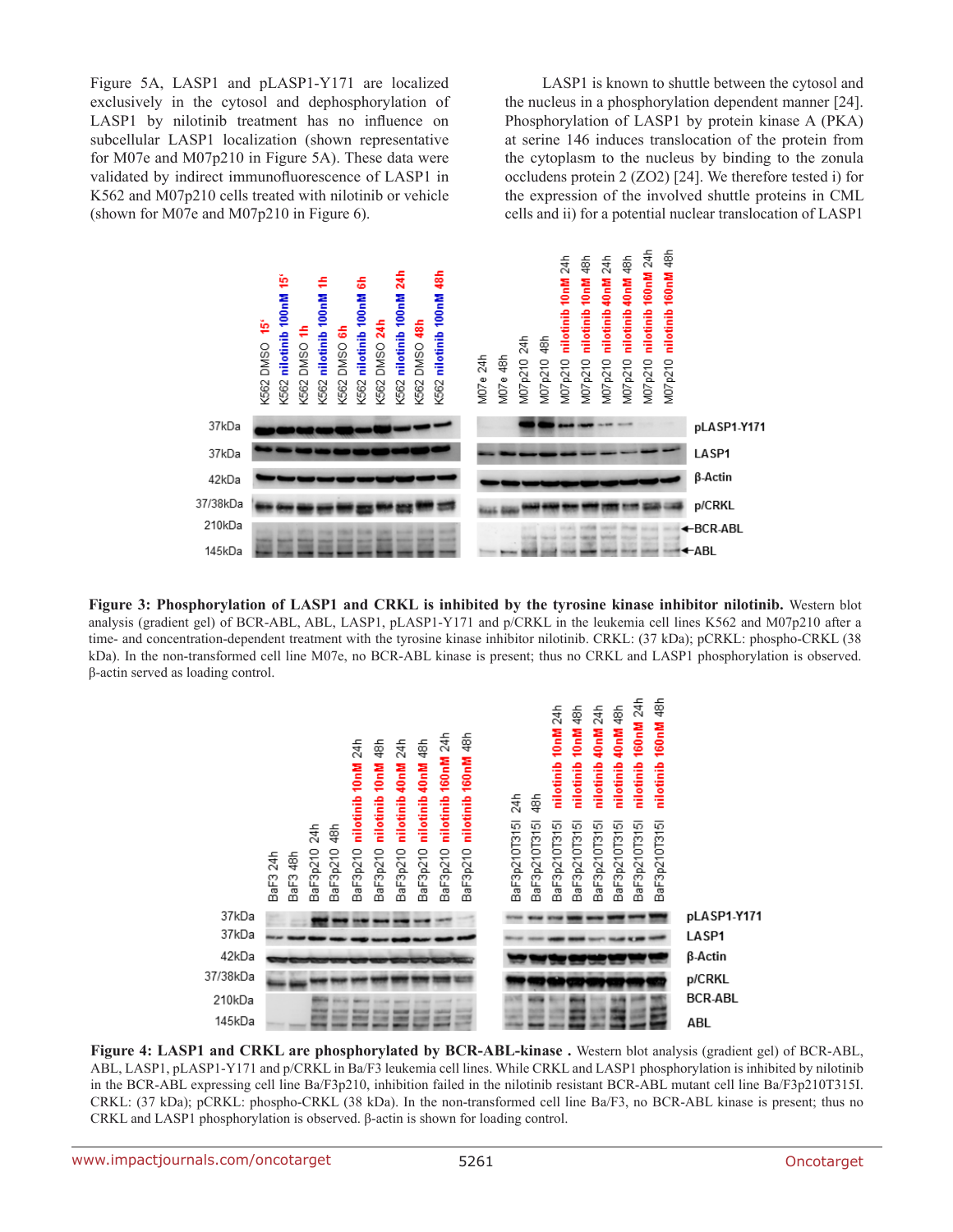after PKA activation by forskolin. As seen in Figure 5B, phosphorylation of LASP1 at Ser‑146 is not inducing any translocation of the protein to the nucleus and besides, the CML cell lines do not express the LASP1 binding shuttle partner ZO2 as do breast cancer cells (Figure 5C).

#### **pLASP1‑Y171 and CRKL are binding partners**

It is well established that tyrosine phosphorylated proteins are specifically recognized by SRC Homology 2 (SH2) domains [25]. To determine the binding preferences of different SH2 domains to pLASP1‑Y171, we screened a panel of 74 different SH2 domains for preferential binding to a LASP1-Y171 phosphopeptide (Supplementary Figure 2). The corresponding, non-phosphorylated peptide served as control [26]. SH2 domains of the tyrosine kinases ABL1 and 2, BLK, FRK, FYN, LCK, LYN, and YES scored as top binders of which ABL is already known to bind and phosphorylate LASP1 [8, 27]. Among the adaptor proteins carrying SH2 domains, CRKL was identified as the strongest binder suggesting that CRKL is preferentially binding to phosphorylated LASP1 with high affinity.



**Figure 5: In CML cells LASP1 is not localized in the nucleus.** (A) Western blot analysis (10% gel) of LASP1 and pLASP1-Y171 in cytosolic (C) and nuclear (N) fractions of M07e and M07p210 leukemia cells before and after nilotinib treatment. Phosphorylation at Tyr-171 by BCR-ABL does not influence cytosolic LASP1 localization. (B) Western blot analysis of LASP1 and pLASP1-S146 in cytosolic (C) and nuclear (N) fractions of M07e and M07p210 leukemia cells before and after forskolin stimulation. Phosphorylation of LASP1 by PKA does not influence cytosolic LASP1 localization. Purity and loading of the fractions were controlled by Western blot for β‑actin, the cytosolic marker GAPDH and the nuclear marker Lamin A/C. (C) Western Blot analysis of LASP1, ZO2 and PKA expression in MDA-MB 231 breast cancer cells comapred to K562, M07p210 and M07e leukemia cells. Loading was adjusted to similar ß-actin levels.



**Figure 6: Immunofluorescence of LASP1 in Mo7e and M07p210 cells.** Cells were treated with or without 160 nM nilotinib for 24 h, fixed, permeabilized and stained for LASP1 (red), actin (green) and merge (yellow). Scale bars 25 µm. No change in cytosolic and membranous LASP1 localization is observed.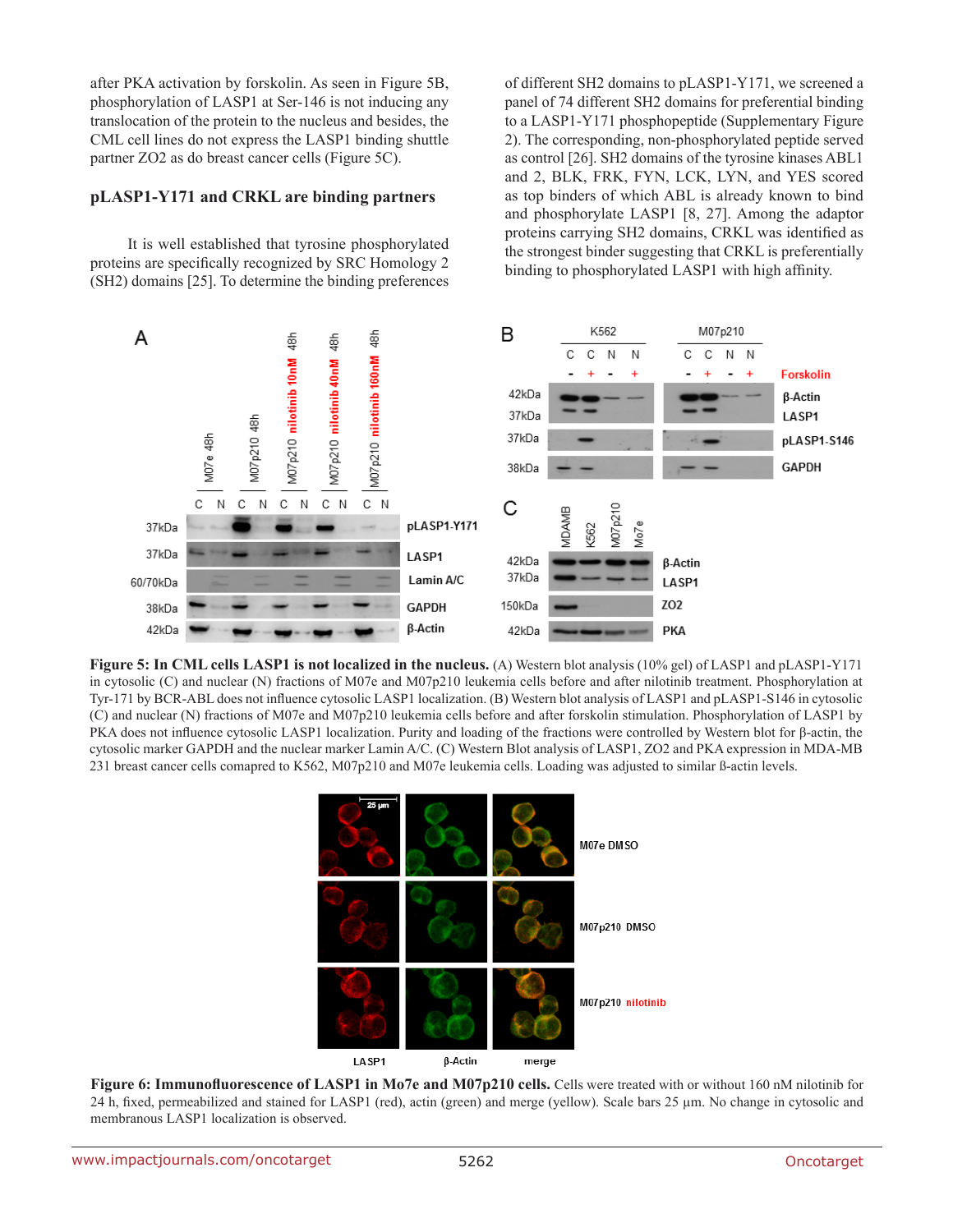To verify this predicted interaction, we performed far Western blot experiments by overlaying NC-blotted  $His_{6}$ -LASP1 and  $His_{6}$ -pLASP1-Y171 with GST-CRKL and GST-pCRKL. For these experiments,  $\text{His}_{6}$ -LASP1 and GST‑CRKL were phosphorylated maximally by active recombinant ABL kinase (see Supplementary Figure 3). Y171 is the only ABL kinase phosphorylation site in LASP1. A second potential tyrosine-kinase consensus sequence at Y186 was excluded earlier by mutational analysis [27].

As shown in Figure 7A and in accordance to our phosphopeptide binding studies, CRKL and pCRKL, albeit to a much lower extent, bind to phosphorylated LASP1 (pLASP1‑Y171). No binding to non-phosphorylated LASP1 is observed. Equal overlay concentrations were confirmed by Western blot (Figure 7B).

To demonstrate that interaction of CRKL with phosphorylated LASP1 is dependent on the SH2 domain of CRKL, the arginine residue in the FLVRES‑motif of the SH2 domain of CRKL was mutated to lysine. Mutation of arginine in the FLVRES‑motif abolishes the binding of SH2 domains to phosphorylated tyrosine residues [28]. As demonstrated by far Western blot analysis, binding of CRKL‑R39K to phosphorylated LASP1 is abrogated (Figure 7A) confirming that CRKL primarily interacts with phosphorylated LASP1 via its SH2 domain.

CRKL‑LASP1 binding was further confirmed by pulldown and immunoprecipitation assays. For the pulldown experiments, purified GST-LASP1 and GSTpLASP1‑Y171 were incubated with K562 cell lysate partially pre-treated for 48 h with nilotinib to inhibit BCR-ABL kinase and to abolish CRKL phosphorylation. Western blot analysis for CRKL and pCRKL demonstrated only co-pulldown of dephosphorylated CRKL from the nilotinib-treated K562 cells with GST-pLASP1-Y171, while no pCRKL binding is observed in the non-treated cell lysate, neither with LASP1 nor with pLASP1‑Y171 (Figure 7C). The faint visible band binding to



**Figure 7: CRKL binds to phosphorylated LASP1 .** (A) Western blot analysis (10% gel) of bound CRKL to LASP1 and phosphorylated pLASP1-Y171 (pLASP). Blotted LASP1 and pLASP1-Y171 were overlayed with GST (control), GST-CRKL, phosphorylated GST-pCRKL and mutated GST-CRKL-R39K. Binding was detected by GST Western blot. CRKL binds only to phosphorylated pLASP1-Y171. (B) Western blot control of GST-CRKL concentrations used for the overlay experiment in Figure 6A. (C) Western blot analysis (10% gel) of CRKL, pulled-down with GST‑LASP1 and GST‑pLASP1‑Y171 from K562 homogenate. In the lower Coomassie-stained part, used GST-beads and K562 homogenate is shown. Phosphorylation of LASP1 at Tyr-171 results in a faint shift. (D) Western blot analysis (10% gel) of CRKL, immunoprecipitated with anti-CRKL antibody from leukemia cell lines as indicated, and LASP1/pLASP1‑Y171, coimmunoprecipitated with CRKL.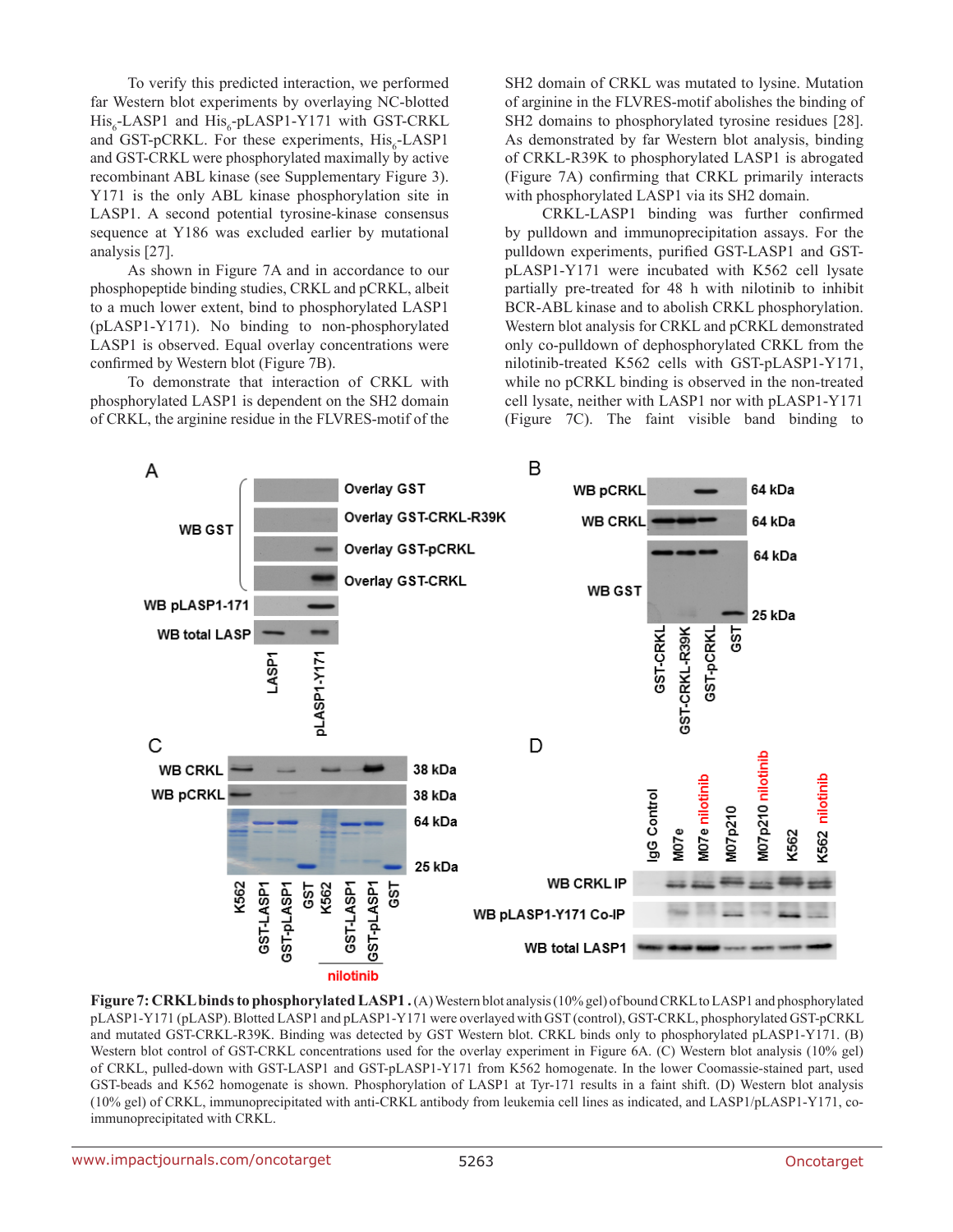pLASP1‑Y171 in the non-treated K562 cell homogenate is dephospho-CRKL as confirmed by the band-shift at 37 kDa (Figure 7C, upper panel). Similar results were obtained with M07p210 ‑/+ nilotinib (data not shown). Maximal dephosphorylation of CRKL in nilotinib-treated K562 cells (Figure 7C, middle panel) as well as maximal LASP1 phosphorylation (not shown) was controlled by Western blot and became also apparent in gel shifts in Figure 7C.

Incubation of cell lysate with CRKL specific antibody revealed co-immunoprecipitation of pLASP1‑Y171 with CRKL from K562, M07p210 and Ba/F3p210 cell homogenate (all active BCR-ABL) while in cell lysates comprising dephosphorylated LASP1 (Ba/F3 and M07e - no BCR‑ABL or K562/nilotinib and M07p210/nilotinib - inactive BCR‑ABL) no coimmunoprecipitation of pLASP1-Y171 is detected (shown for K562 and M07p210 in Figure 7D).

In view of the LASP1-CRKL binding results, we also performed immunocytochemistry staining experiments in K562 and M07p210 CML cells to test for LASP1–CRKL co-localization and potential influence on protein level before and after dephosphorylation under nilotinib treatment. As seen in Supplementary Figure 4, independent of their phosphorylation status, both proteins are co-localized at the membrane edges of the cell.

### **DISCUSSION**

The advent of selective BCR‑ABL tyrosine kinase inhibitors revolutionized outcome in CML, and the knowledge about the precise molecular mechanisms of resistance, signal transduction, and disease biology is advancing [29]. Biological markers such as BCR‑ABL expression, gene expression profile, CRKL phosphorylation or expression of imatinib transporter proteins have been shown to be useful to predict response to treatment [30]. Notwithstanding, there are still patients who fail in achieving therapeutic goals (i.e. major molecular or complete cytogenetic response) despite continuous TKI therapy. It is thought that leukemia stem cells (LSC) (primitive CML progenitor cells) may not be strictly addicted to BCR‑ABL and to be able to bypass BCR-ABL signaling via other pathways when treated with TK inhibitors [29]. The identification and inhibition of these pathways implicated in LSC survival, in combination with conventional therapy, is the new therapeutic ambition in CML treatment to overcome imatinib resistance and eradicate minimal residual disease (MRD) in CML [29].

With LASP1 we identified a novel BCR-ABL substrate in CML. LASP1 is significantly ( $p \le 0.0001$ ) overexpressed in CML cells compared to normal tissues, bone marrow-derived cells, and other hematological malignancies (Figure 1A). Interestingly, during blast crisis, LASP1 mRNA decreases compared to chronic phase as shown in a recent microarray analysis [9]. However, no data for control mRNA is available for this microarray data set [9]. Therefore it remains elusive, whether LASP1 levels revert to normal during blast crisis or stay upregulated, albeit below chronic phase. Concerning the publicly available CML datasets used in the current study (Figure 1A), clinical annotation of disease stages were either not available or were inconclusive for the majority of samples, which precluded robust statistical analysis of LASP1 expression in subgroups according to CML phases.

LASP1 is phosphorylated at Tyr-171 by BCR-ABL kinase and in turn interacts with the SH2 domain of CRKL, the major BCR-ABL substrate in CML [31]. These data suggest that LASP1 may have an important function for the biology of this disease.

Phosphorylation at Ser-146 and binding to ZO2 is essential for LASP1 to translocate from the cytosol to the nucleus and to transmit extracellular signals [24]. This signaling pathway seems to be modified in CML. In contrast to cells in a solid tissue or tumor, non-adherent circulating CML cells do not express the indispensable LASP1 shuttle partner and tight junction protein ZO2 (Figure 5C), thus explaining the lack of nuclear LASP1 in these cells.

Apart from its involvement in BCR-ABL signaling, LASP1 expression is subsequently induced by sonic Hedgehog (SHH) pathway [32] SHH hyperactivation correlates with CD34 expression, increases from chronic to blast phase [33] and is one out of four major pathways that have been implicated in the survival of LSC representing a potential therapeutic target [29].

An additional fact for the importance of LASP1 in CML is the observed binding of LASP1 to chemokine receptors (CXCR) 1-4. CXCR4 mediates the migration of hematopoietic cells to the bone marrow and plays a key role in the interaction between leukemic and stromal cells. BCR‑ABL positive cells show an impaired and downregulated expression of CXCR4 [34]. Binding of LASP1 to CXCR4 requires phosphorylation of LASP1 at Ser-146 PKA [35]. Whether phosphorylation of LASP1 at Tyr‑171 has an effect on CXCR binding has not yet been studied.

It is assumed that upon Tyr-207 phosphorylation of CRKL by ABL kinase, an intracellular binding of the SH2 domain occurs, preventing the SH2 domain from interacting with other phosphorylated ligands [36]. Our pulldown and overlay experiments with CRKL and pCRKL, in combination with LASP1 and pLASP1, confirmed these data. Binding of phosphorylated LASP1 predominantly occurs with the non-phosphorylated form of CRKL. Both proteins are adaptor proteins co-localizing at the plasma membrane and both are involved in a number of biological processes such as cell proliferation, cell adhesion, migration, and regulation of gene expression [10, 37]. In breast cancer cells, phosphorylation of LASP1 by ABL kinase occurs during apoptotic processes and is associated with the loss of LASP1 localization to focal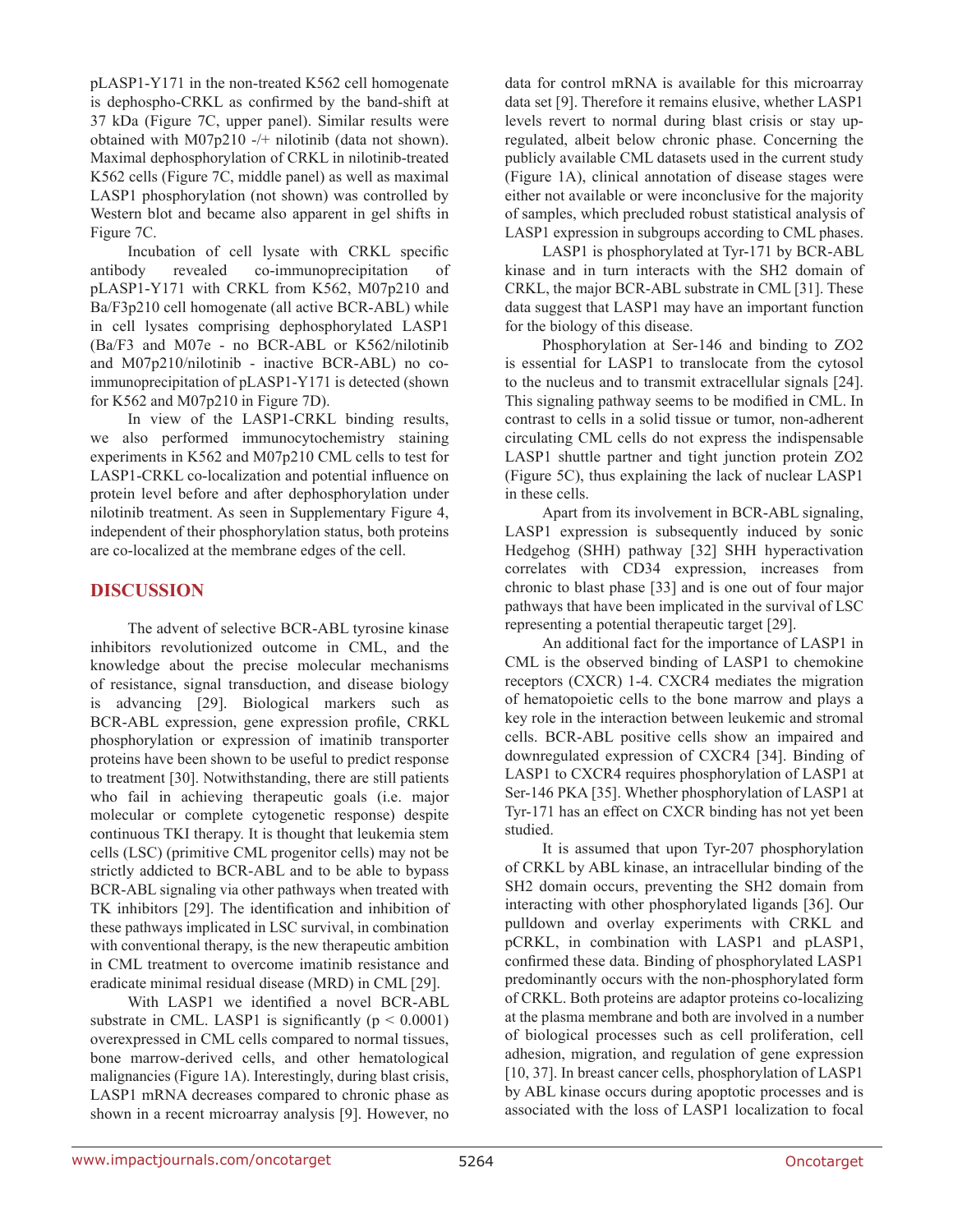contacts [8]. However, LASP1 phosphorylation at Tyr-171 has also been implicated in integrin mediated SRC signalling [27]. Indeed, fibrinogen-activated SRC kinase induced cell spreading, development of lamellipodia and translocation of cytosolic LASP1 to focal contacts [27]. A similar process has been observed for the association of CAS to CRKL [38, 39]. Phosphorylation of CAS by SRC promotes binding to CRKL, followed by translocation of CRKL to focal contacts and activation of small G‑proteins [38, 39]. Therefore we propose that under physiological conditions LASP1-CRKL binding is regulated by SRC kinase-mediated phosphorylation of LASP1 while in CML constitutive phosphorylation of CRKL and LASP1 by BCR-ABL abrogates the interaction between these proteins, which may impair cell adhesion and migration. In breast cancer, CRKL and LASP1 were shown to be overexpressed and to correlate with tumor growth and progression [12, 13, 16, 37, 40]. Similar observations were made in glioblastoma. CRKL knockdown in glioblastoma cell lines significantly reduced wound healing and invasion [41].

In our Western blot analyses of patient-derived blood samples before TKI treatment, we observed irregular ratios between β‑actin and LASP1 or CRKL levels, respectively (Figure 2). These irregular ratios equalizes after nilotinib therapy ‑ most likely due to a more physiological blood cell population after successful response to TKI treatment. However, β‑actin levels do not correspond to white blood cell concentrations. We were not able to reliably detect BCR‑ABL and ABL kinase in lysates of mature cell compartments from CML patients. This is very likely based on the fact that BCR‑ABL and ABL are rapidly degraded under our neutral Triton X-100 lysis buffer conditions while other proteins are not. The degree of degradation depends on hydrolase activity and can be prevented by an acidic pH-value [42].

The comparison between lysates derived from cell culture, peripheral blood of healthy donors and CML patients needs to be interpreted in consideration of their composition, i. e. different cell constituents. Due to the higher homogeneity of cell lines in culture, cell culture experiments reflect more directly the influence of TKI. This TKI effect is less apparent with an increasing amount of "contaminating" normal cells in patient-derived blood samples (see Table 1, BCR-ABL expression before and after therapy). Accordingly, no LASP1-phosphorylation was detected in patients responding to TKI treatment. Results in this cohort reflect the observations made in non-CML control samples.

In summary, our data suggest a strong functional link between LASP1, CRKL and BCR‑ABL tyrosine kinase, therewith explaining and supporting the bioinformatic data by Yeung et al [9], who identified LASP1 as a new marker for CML progression. The precise biological and clinical implications of this interaction are subject of ongoing studies.

# **METHODS**

#### **Microarray analyses**

Publicly available gene expression data of  $n =$ 1322 individual samples were retrieved from the Gene Expression Omnibus (GEO) and the Array Express platform hosted at the EBI (http://www.ebi.ac.uk/ arrayexpress/). Accession numbers: GSE3526 n = 353 normal tissues; GSE32719, GSE24739 n = 35 CD34<sup>+</sup> hematopoietic stem cells (HSCs); GSE2125  $n = 45$ macrophages; GSE7158  $n = 26$  monocytes, GSE31048  $n = 24$  B cells, GSE6338  $n = 20$  T cells; GSE34733, GSE17855, GSE35784 n = 404 AML; GSE14671, GSE17480, GSE24739, GSE33075, E-MEXP-862, GSE13159 n = 187 CML; GSE28460 n = 98 B-precursor ALL; GSE39671  $n = 130$  CLL). All data were generated on Affymetrix HG-U133plus2.0 microarrays. Expression data were manually revised for their correct annotations and simultaneously normalized by Robust Multichip Average (RMA [43] using custom brainarray (v18 ENTREZG) CDF files yielding one optimized probeset for each gene corresponding to the ENTREZ gene ID as described elsewhere [44, 45]. Additionally, gene expression data were adjusted for potential batch effects using ComBat [46, 47]. Statistical significance levels between groups were calculated by Mann-Whitney test using Prism 5 (GraphPad software).

# **Cell culture conditions**

The murine interleukin 3 (IL–3)-dependent pre-B lymphoid cell line Ba/F3, the transformed growth-factor independent Ba/F3p210 cells expressing BCR‑ABL, the human granulocyte-macrophage colony-stimulating factor (GM‑CSF)-dependent megakaryoblastic cell line M07e, the human CML cell line BV173, human erythroleukemic cells HEL and the human acute myeloid leukemia cell line MOLM‑13, were grown in RPMI 1640 supplemented with 2% L‑Glutamine (Gibco BRL, Wiesbaden, Germany), 20% heat-inactivated fetal-bovine serum (FBS, Gibco BRL) without antibiotics. Media for growth of Ba/F3 cells and M07e cells were supplemented with 10 ng/mL IL‑3 and GM‑CSF (Sigma-Aldrich, Taufkirchen, Germany), respectively.

The CML blast crisis cell line K562, the human acute monocytic leukemic cell lines MV4‑11 and THP‑1, the human T-cell leukemia cell line Jurkat, the human monocyte-macrophage cell line U-937, the human acute promyelocytic leukemia cell line NB4, the human B-cell lymphoma cell line DOHH-2, the human acute lymphoblastic leukemia CCRF‑CEM the transformed growth-factor independent M07p210 cells expressing BCR-ABL and the TKI-resistant Ba/F3‑BCR/ABL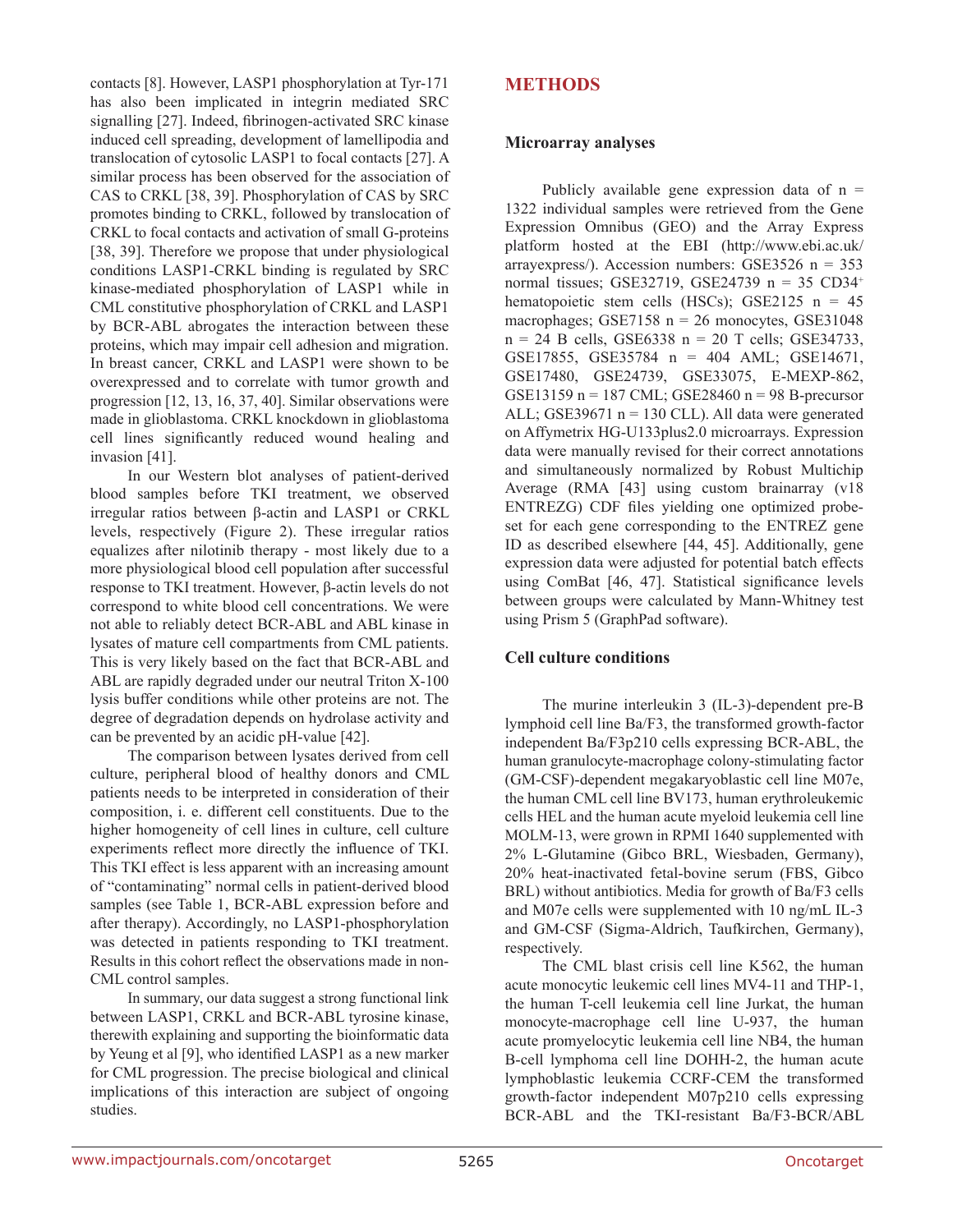mutant cell line Ba/F3p210T315I were maintained in RPMI 1640 (Gibco BRL) with 2% L‑Glutamine, 10% FBS. The human breast cancer cell lines MCF-7 and BT-20 as well as the human epidermoid cancer cells A‑431 and the human cervical cancer cell line HeLa were grown in Dulbecco's Modified Eagle's Medium (DMEM) (Gibco BRL) and 10% FBS. All cell lines were cultivated in a 5%  $CO<sub>2</sub>$  atmosphere at 37°C in a fully humidified incubator. The day before each experiment, medium was changed to fresh culture media containing 20% FBS.

# **Provenience and preparation of human blood samples**

All procedures were performed with IRB approval and complied with relevant national laws, institutional guidelines, and the declaration of Helsinki. All donors gave written informed consent. Peripheral blood from three healthy donors and five patients newly diagnosed to suffer from CML in chronic phase was drawn into EDTA tubes (Sarstedt, Nuembrecht, Germany). Diagnosis was confirmed by blood and bone marrow smears as well as multiplex PCR for BCR-ABL transcripts [48] (see below). Patients 1-4 were treated with 600 mg nilotinib daily (300) mg every 12h), patient 5 was treated with 45 mg ponatinib daily (for detailed patients' characteristics see Table 1). Whole blood samples were lysed with five volumes of hypotonic erythrocyte lysis buffer (Qiagen, Hilden, Germany) from at least 20 ml of peripheral blood. After 10 min incubation at room temperature (RT) and dual centrifugation (472 x g), the plasma-free leukocytes were resuspended in PBS at a concentration of 2 x 10<sup>7</sup> cells/ml. Prepared cells were immediately used for further analysis.

# **Inhibition of BCR‑ABL**

BCR‑ABL activity was blocked using nilotinib (Cayman Chemical, Ann Arbor, MI, USA); 10 mM stock solution in dimethyl sulfoxide (DMSO) (Sigma-Aldrich, Taufkirchen, Germany) kept at -20°C.

#### **Preparation of nuclear and cytosolic cell fractions**

For preparation of cell fractions cells were harvested and washed twice in PBS. Isolation of nuclei and cytosol was carried out using NE-PER nuclear and cytoplasmic extraction reagents (Pierce, Bonn, Germany) following the manufacturer's instructions. Purity of the fractions was controlled by probing Western blot membranes for the nuclear marker proteins Lamin A/C (sc-6215, Santa Cruz) and the cytoplasmic marker protein GAPDH (sc‑20357, Santa Cruz).

#### **Western blot analysis**

PBS-washed cells were lysed on ice at 1 x  $10<sup>7</sup>$ cells per 100 μl of 1% Triton X‑100-based lysis buffer containing 20 mM HEPES, 150 mM sodium chloride, 10 mM EDTA, 2 mM EGTA, 10 mM tetrasodium pyrophosphate, 50 mM sodium fluoride, (all Sigma-Aldrich). Shortly before lysis 1 mM sodium orthovanadate (freshly boiled) and fresh protease inhibitors (Sigma-Aldrich) were added. Total protein was quantified using the Bradford assay (Biorad, Munich, Germany). Protein lysates were subjected to SDS-PAGE and blotted onto PVDF membrane. Equal amounts of protein were analyzed by immunoblotting.

The antibody against ABL (#554148) was purchased from BD Pharmingen™ (Heidelberg, Germany). LASP1 antibody was described previously [4]. Monoclonal rabbit pLASP1‑Y171 specific antibody (1:2000) was generated by EB (Supplementary Figure 1).

Antibody against ZO2 was purchased from New England Biolabs (Frankfurt, Germany). Catalytic *PKA* subunit was detected with a specific antiserum kindly provided by Dr. G. *Schwoch* (1:4000; *University* of *Göttingen*, Germany).

Western blot analysis of p/CRKL was performed as described [7]. CRKL antibody was purchased from Santa Cruz (sc-319, Santa Cruz, Heidelberg, Germany) and detects the phosphorylated 38 kDa protein and the nonphosphorylated 37 kDa protein by separate band shifts in a gradient gel. pCRKL-Y207 (ab52908) and PY20 (ab10321) antibodies were purchased from Abcam. Equal protein loading was confirmed by documenting β-actin content with the goat polyclonal anti-β-actin antibody (sc‑1616, Santa Cruz).

Before overnight incubation with primary antibodies, membranes were blocked with 5% dry milk (Biorad, Munich, Germany) in TBS-T for 1h at RT. Immunoblots were probed with a secondary horseradish peroxidase conjugated antibody purchased from Santa Cruz and developed by using the enhanced chemiluminescence reagent (GE Healthcare, Freiburg, Germany). Chemiluminescence images were taken using the Fujifilm LAS‑3000 system (Fuji, Düsseldorf, Germany) and quantified by the AIDA Image Analyzer.

# **Molecular cloning and expression of CRKL, LASP1 and CRKL‑R39K**

For PCR amplification of CRKL, gene-specific primers were designed based on the published human cDNA sequence (GenBank Access. No. CAG30309.1):

CGCGTCGACTCATGTCCTCCGCCAGGTTC (forward primer with *Sal*l restriction site) and CGCGCGGCCGCTCACTCGTTTTCATCTGGGT (reverse primer with *Not*I restriction site). Full length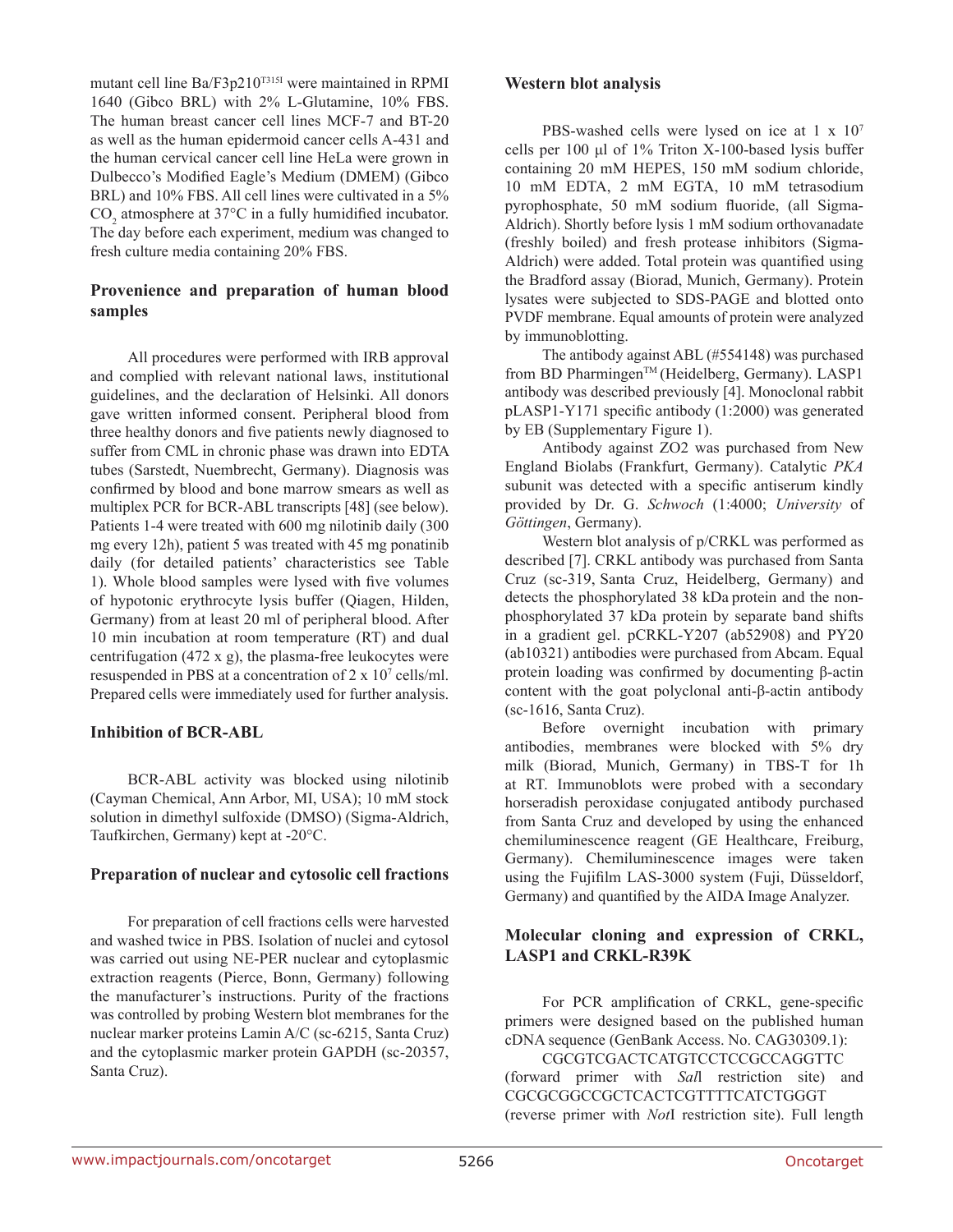CRKL cDNA was cloned into the *Sal*l and *Not*I sites of pGEX4T-1 (GE Healthcare) to generate GST-CRKL fusion gene.

To generate GST-LASP1 fusion gene the following oligonucleotides were used: AATGGATCCATGAACCCCAACTGCG-

CCCGGTGCGGCAAG (sense, with *Bam*HI restriction site) and CGGGAATTCTCAGATGGCCTCCACGTA GTTGGCCGGCA (antisense, with *Eco*RI restriction site).

For generating<br>LASP1 we used the  $His_{c}$ -tagged oligonucleotides CGCCATATGAACCCCAACTGCGCCCGG

(forward primer with *Nde*I restriction site) and CGCCTCGAGTCAGATGGCCTCCACGTAGT (reverse primer with *Xho*I restriction site). In order to get the His<sub>6</sub>-tagged LASP1, full length cDNA (GenBank Access. No. X82456) was cloned into the *Nde*I and *Xho*I sites of pET‑28b vector (Novagen/Merck Millipore).

To exchange arginine for lysine at position 39 of CRKL protein, amino acid sequence appropriate primers were designed: CACGGTATGTTCCTCGTCAAGGATTCTTC CACCTGCCCT (sense) and AGGGCAGGTGGAAGAATCCTTGACGAGG AACATACCGTG (antisense) (www. stratagene.com).

The recombinant vector pGEX4T-1-CRKL served as template for mutagenesis‑PCR. The PCR was performed using QuickChange Site-directed Mutagenesis Kit (Agilent Technologies, Böblingen, Germany) according to supplier instructions.

All constructs were verified by DNA sequence analysis. All primers were synthesized by Eurofins MWG Synthesis GmbH (Ebersberg, Germany).

# **RNA extraction, reverse transcription and quantitative real-time polymerase chain reaction**

Total leukocyte RNA was extracted from at least 2 x 10<sup>7</sup> peripheral leukocytes using Trizol reagent (Invitrogen, Karlsruhe, Germany) according to the manufacturer's instructions after lysis of red blood cells. Messenger RNA was reversely transcribed into complementary DNA (cDNA) using random hexamers as described before [49]. The assessment of BCR-ABL transcript level was performed using qRT‑PCR as previously described [50]. BCR‑ABL transcript levels were expressed as a ratio BCR‑ABL/ABL according to the International Scale, IS [51].

# **Protein expression and purification**

CRKL, CRKL‑R39K and LASP1 were expressed as GST-fusion-proteins in BL21DE3cells (NEB, Frankfurt am Main, Germany). After lysis (50 mM Tris, 1 mM EDTA, 100 mM NaCl, 0.1% Triton X-100, pH 8.0 and protease inhibitor cocktail) and sonication, fusion proteins were affinity-purified using gluthatione-sepharose 4B (GE Healthcare, Freiburg, Germany) and eluted with 60 mM glutathione (Roche, Mannheim, Germany).

For His<sub>6</sub>-tagged LASP1, the recombinant pET28b‑LASP1 vector was transformed into BL21DE3 *E. coli*. Bacteria were lysed (50 mM Tris, 0.6 mM EDTA, 300 mM NaCl, 0.1% Triton X‑100, pH 8.0 and protease inhibitor cocktail), sonicated and  $His<sub>6</sub>-LASP1$  was affinity-purified using HisTrap HP affinity columns (GE Healthcare) following the instructions of the supplier.

Protein levels were up-concentrated using Centricon® Centrifugal Filter Devices YM‑10 / YM-30 (Amicon, Merck Millipore). Proteins are stable for at least 6 weeks at 4°C.

# **Phosphorylation of CRKL and LASP1**

LASP1 and CRKL were phosphorylated by recombinant active ABL kinase (BPS Bioscience, San Diego, CA, USA) according to the suppliers recommendations at 30°C in phosphorylation buffer (5 mM Tris, 1 mM  $MgCl_2$ , 0.1 mM DTT and 100  $\mu$ M ATP). For maximal phosphorylation (Supplementary Figure 3), LASP1 had to be incubated with ABL kinase for at least 2h and CRKL for at least 4h (overnight). To block kinase activity in the subsequent experiments, 20fold excess of nilotinib (Cayman Chemical, Ann Arbor, MI, USA) related to ABL kinase concentration was added (Supplementary Figure 3).

Phosphorylation was visualized by Western blot analysis with phosphotyrosine antibody PY20 (1:1000), pCRKL (1:5000) or monoclonal rabbit pLASP1-Y171 specific antibody generated in-house (Supplementary Figure 1) followed by secondary horseradish peroxidasecoupled goat-anti-mouse or goat-anti-rabbit IgG antibody (1:5000) (Biorad, Munich, Germany).

# **Overlay (Far western blot)**

0.2  $\mu$ g of His<sub>6</sub>-LASP1  $-LASP1$  and  $His<sub>6</sub>-LASP1$ phosphorylated by ABL kinase were blotted on nitrocellulose by semi-dry technique. To minimize background binding, membranes were incubated with 5% dry milk in TBS‑T for 2h at RT. Membranes were overlaid overnight at 4°C with 1 µg GST-tagged proteins. After three washing steps with TBS‑T, membranes were incubated with GST-antibody (ImmunoGlobe, Himmelstadt, Germany) 1:1000 in 5% dry milk in TBS-T followed by secondary horseradish peroxidase-coupled goat-anti-rabbit IgG antibody (1:5000) (Biorad) and enhanced chemiluminescence reagent (GE Healthcare).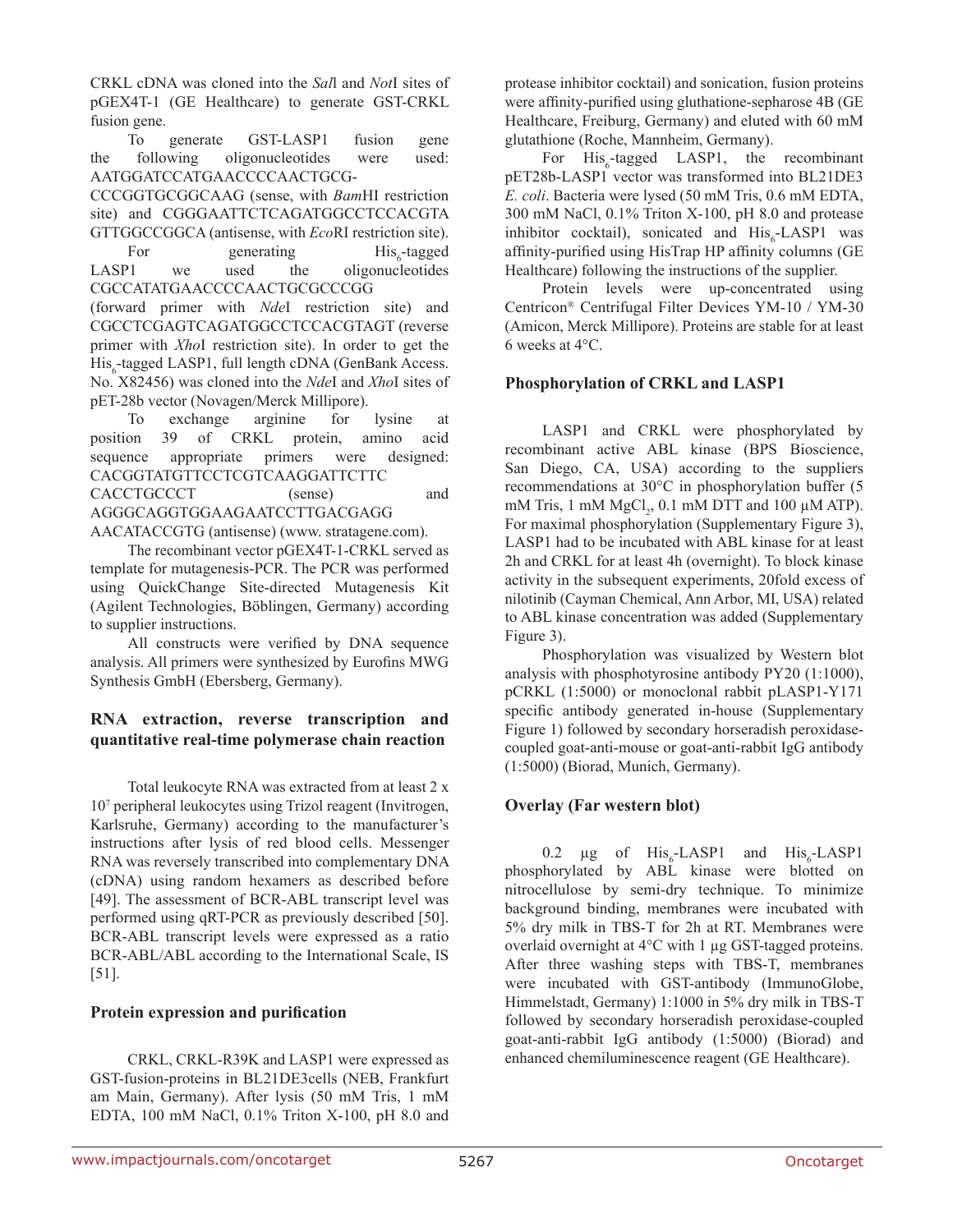#### **Immunoprecipitation**

For immunoprecipitation  $1 \times 10^7$  cells were lysed as described above in 500 μl of lysis buffer. After centrifugation (14000 x g for 15 min) the supernatants were discharged. Immunoprecipitation was performed by incubating of 500 μl supernatant with 2 µg of the p/ CRKL antibody for 2 h at 4°C followed by incubation with protein A-Sepharose (50 µl) under continuous rotation over night at 4°C. The immunocomplex was washed three times with ice-cold lysis buffer, once with 0.5 M LiCl and again with lysis buffer and prepared for SDS–PAGE as described above.

#### **Pulldown experiments**

Cells were lysed with 1% Triton X‑100-based lysis buffer described above. After centrifugation (14000 x g for 15 min) the supernatants were incubated for 2 h with 50 µl GST control beads or GST‑tagged proteins. Beads were washed three times with PBS and analyzed by SDS–PAGE and Western blot as described above

#### **Phosphopeptide binding assay**

LASP1 peptides (biotin-Ahx-GDGDGGGDDPVpYQQPQQ) corresponding to aa position 169-176 of human LASP1 were synthezised by Biosynthan (Berlin, Germany). The peptides carried a biotin and an aminohexane (Ahx) spacer at the N-terminus followed by a GDGDGGGDD spacer to improve binding. 500 fm of peptide/well were immobilized in 0.1% BSA/ PBS to streptavidin coated 96-well microtiter plates (Roche, Mannheim, Germany) for 1h at RT. After washing with  $0.1\%$  TBS-T, free streptavidin binding sites were quenched with 1 mM biotin for 30 min at RT and plates were blocked overnight at 4°C in 5% blocking solution (Roche) in the presence of 100 µM sodium orthovanadate. After washing (3 times in 0.1% TBS‑T), peptides were incubated in a final volume of 200 µl for 1h at RT with 50 ng/well of SH2 domain precomplexed with streptavidin-HRP (Pierce) as previously described [52]. Plates were washed (8 times) with 200 µl 0.1% TBS‑T, 0.1% of ABTS (Roche) was added, plates were incubated for 10 to 30 min at 37°C and OD was measured on a microplate reader at 405 nm. All binding reactions were performed in duplicate.

### **Immunofluorescence and confocal laser scanning microscopy**

For confocal laser scanning microscopy (CLSM) 3,5 x 10<sup>4</sup> cells were fixed by adding 10% formalin directly into the culture medium, for a final concentration of

5% which is equivalent to 2% paraformaldehyde. After 10 min incubation at 4°C, cells were centrifuged and washed twice with cold PBS at 1000 x g for 2 minutes at 4°C. Samples were then transferred into a centrifugation chamber with releasable fixing plates and centrifuged for 10 min at 140 x g and RT to generate cytospins. Sections were rinsed in 100% methanol for 5 min at -20 C to perforate cell membranes, air dried, and incubated in 5% BSA in 1 x TBS‑T (7.4 mM Tris base; 43.5 mM Tris HCl; 150 mM sodium chloride; 0.1% Tween 20) for 5 min at RT. Subsequently, slices were stained with affinitypurified rabbit polyclonal LASP1 antibody (diluted 1 µg/ml) [19], mouse monoclonal CRKL antibody (1:200; Merck Millipore, Darmstadt, Germany) and Oregon green phalloidin antibody (1:50; Invitrogen, Karlsruhe, Germany) followed by secondary Cy3-labeled antirabbit antibody (1:500, Dianova, Hamburg, Germany). Fluorescence recordings were performed using a confocal laser scanning microscope (LSM 510; Carl Zeiss, Jena, Germany) or an inverted microscope (Axiovert 135; Carl Zeiss). An Axiovison software tool (Carl Zeiss) was used for quantitative analysis.

### **Author contributions**

Conception and design: JF, EB and AH. Provision of study material or patients: JF, PL and AH. Bioinformatic analyses: TG. SH2 profiling: PN and HS. Performance of experiments: JF, EB and CK. Molecular patient characterization: JZ and JC. Manuscript writing and approval: all authors.

# **ACKNOWLEDGEMENTS**

The excellent technical assistance of Anja Waldau, Petra Thalheimer, Sabine Gätzner, and Anja Theumer is gratefully acknowledged.

# **Funding**

This study was supported by institutional research funding. JF was additionally supported by an intramural grant from the Interdisciplinary Centre for Clinical Research (IZKF) of the Faculty of Medicine of the Friedrich-Schiller-University of Jena, Germany. TG and EB were funded by grants of the German Research Foundation (DFG GR3728/2-1 and BU740/6-2, respectively).

#### **Conflict of Interest**

The authors declare no conflict of interest.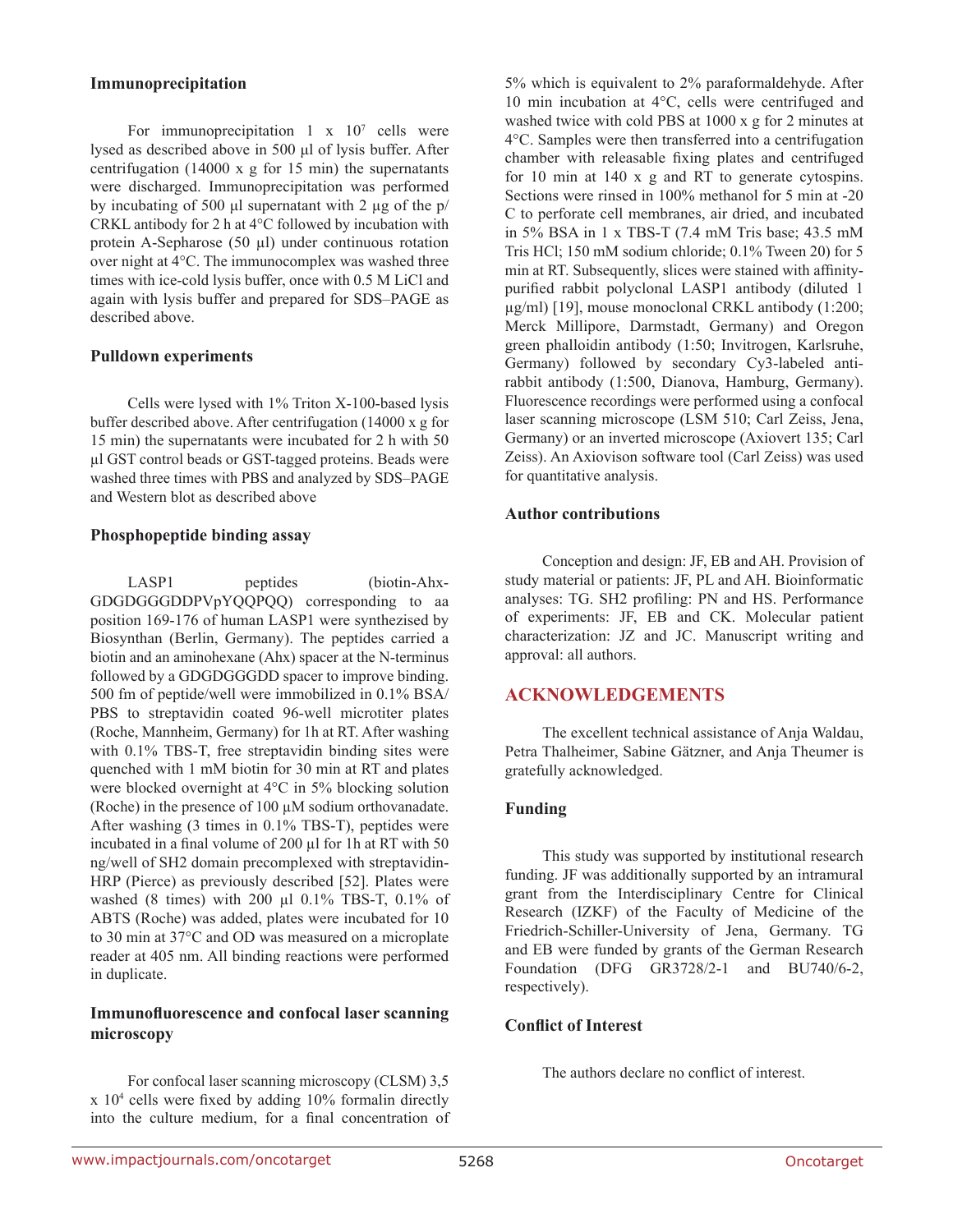### **REFERENCES**

- 1. Cilloni D and Saglio G. Molecular pathways: BCR-ABL. Clin Cancer Res. 2012; 18(4):930-937.
- 2. Quintas-Cardama A and Cortes J. Molecular biology of bcr-abl1-positive chronic myeloid leukemia. Blood. 2009; 113(8):1619-1630.
- 3. Colicelli J. ABL tyrosine kinases: evolution of function, regulation, and specificity. Sci Signal. 2010; 3(139):re6.
- 4. Butt E, Gambaryan S, Gottfert N, Galler A, Marcus K and Meyer HE. Actin binding of human LIM and SH3 protein is regulated by cGMP- and cAMP-dependent protein kinase phosphorylation on serine 146. J Biol Chem. 2003; 278(18):15601-15607.
- 5. Oda A, Miyakawa Y, Druker BJ, Ishida A, Ozaki K, Ohashi H, Wakui M, Handa M, Watanabe K, Okamoto S and Ikeda Y. Crkl is constitutively tyrosine phosphorylated in platelets from chronic myelogenous leukemia patients and inducibly phosphorylated in normal platelets stimulated by thrombopoietin. Blood. 1996; 88(11):4304-4313.
- 6. Corbin AS, Agarwal A, Loriaux M, Cortes J, Deininger MW and Druker BJ. Human chronic myeloid leukemia stem cells are insensitive to imatinib despite inhibition of BCR-ABL activity. J Clin Invest. 2011; 121(1):396-409.
- 7. La Rosee P, Holm-Eriksen S, Konig H, Hartel N, Ernst T, Debatin J, Mueller MC, Erben P, Binckebanck A, Wunderle L, Shou Y, Dugan M, Hehlmann R, Ottmann OG and Hochhaus A. Phospho-CRKL monitoring for the assessment of BCR-ABL activity in imatinib-resistant chronic myeloid leukemia or Ph+ acute lymphoblastic leukemia patients treated with nilotinib. Haematologica. 2008; 93(5):765-769.
- 8. Lin YH, Park ZY, Lin D, Brahmbhatt AA, Rio MC, Yates JR, 3rd and Klemke RL. Regulation of cell migration and survival by focal adhesion targeting of Lasp-1. J Cell Biol. 2004; 165(3):421-432.
- 9. Yeung KY, Gooley TA, Zhang A, Raftery AE, Radich JP and Oehler VG. Predicting relapse prior to transplantation in chronic myeloid leukemia by integrating expert knowledge and expression data. Bioinformatics. 2012; 28(6):823-830.
- 10. Grunewald TG and Butt E. The LIM and SH3 domain protein family: structural proteins or signal transducers or both? Mol Cancer. 2008; 7:31.
- 11. Nakagawa H, Terasaki AG, Suzuki H, Ohashi K and Miyamoto S. Short-term retention of actin filament binding proteins on lamellipodial actin bundles. FEBS Lett. 2006; 580(13):3223-3228.
- 12. Grunewald TG, Kammerer U, Kapp M, Eck M, Dietl J, Butt E and Honig A. Nuclear localization and cytosolic overexpression of LASP-1 correlates with tumor size and nodal-positivity of human breast carcinoma. BMC Cancer. 2007; 7:198.
- 13. Grunewald TG, Kammerer U, Schulze E, Schindler D, Honig A, Zimmer M and Butt E. Silencing of LASP-1 influences zyxin localization, inhibits proliferation and

reduces migration in breast cancer cells. Exp Cell Res. 2006; 312(7):974-982.

- 14. Dimova I, Orsetti B, Negre V, Rouge C, Ursule L, Lasorsa L, Dimitrov R, Doganov N, Toncheva D and Theillet C. Genomic markers for ovarian cancer at chromosomes 1, 8 and 17 revealed by array CGH analysis. Tumori. 2009; 95(3):357-366.
- 15. Traenka C, Remke M, Korshunov A, Bender S, Hielscher T, Northcott PA, Witt H, Ryzhova M, Felsberg J, Benner A, Riester S, Scheurlen W, Grunewald TG, von Deimling A, Kulozik AE, Reifenberger G, et al. Role of LIM and SH3 protein 1 (LASP1) in the metastatic dissemination of medulloblastoma. Cancer Res. 2010; 70(20):8003-8014.
- 16. Zhao L, Wang H, Liu C, Liu Y, Wang X, Wang S, Sun X, Li J, Deng Y, Jiang Y and Ding Y. Promotion of colorectal cancer growth and metastasis by the LIM and SH3 domain protein 1. Gut. 2010; 59(9):1226-1235.
- 17. Hailer A, Grunewald TGP, Orth M, Reiss C, Kneitz B, Spahn M and Butt E. Loss of tumor suppressor mir-203 mediates overexpression of LIM and SH3 Protein 1 (LASP1) in high-risk prostate cancer thereby increasing cell proliferation and migration. Oncotarget. 2014.
- 18. Frietsch JJ, Grunewald TG, Jasper S, Kammerer U, Herterich S, Kapp M, Honig A and Butt E. Nuclear localisation of LASP-1 correlates with poor long-term survival in female breast cancer. Br J Cancer. 2010; 102(11):1645-1653.
- 19. Grunewald TG, Kammerer U, Winkler C, Schindler D, Sickmann A, Honig A and Butt E. Overexpression of LASP-1 mediates migration and proliferation of human ovarian cancer cells and influences zyxin localisation. Br J Cancer. 2007; 96(2):296-305.
- 20. Roth RB, Hevezi P, Lee J, Willhite D, Lechner SM, Foster AC and Zlotnik A. Gene expression analyses reveal molecular relationships among 20 regions of the human CNS. Neurogenetics. 2006; 7(2):67-80.
- 21. Pang WW, Price EA, Sahoo D, Beerman I, Maloney WJ, Rossi DJ, Schrier SL and Weissman IL. Human bone marrow hematopoietic stem cells are increased in frequency and myeloid-biased with age. Proc Natl Acad Sci U S A. 2011; 108(50):20012-20017.
- 22. Irish JM, Hovland R, Krutzik PO, Perez OD, Bruserud O, Gjertsen BT and Nolan GP. Single cell profiling of potentiated phospho-protein networks in cancer cells. Cell. 2004; 118(2):217-228.
- 23. Hamilton A, Elrick L, Myssina S, Copland M, Jorgensen H, Melo JV and Holyoake T. BCR-ABL activity and its response to drugs can be determined in CD34+ CML stem cells by CrkL phosphorylation status using flow cytometry. Leukemia. 2006; 20(6):1035-1039.
- 24. Mihlan S, Reiss C, Thalheimer P, Herterich S, Gaetzner S, Kremerskothen J, Pavenstadt HJ, Lewandrowski U, Sickmann A and Butt E. Nuclear import of LASP-1 is regulated by phosphorylation and dynamic protein-protein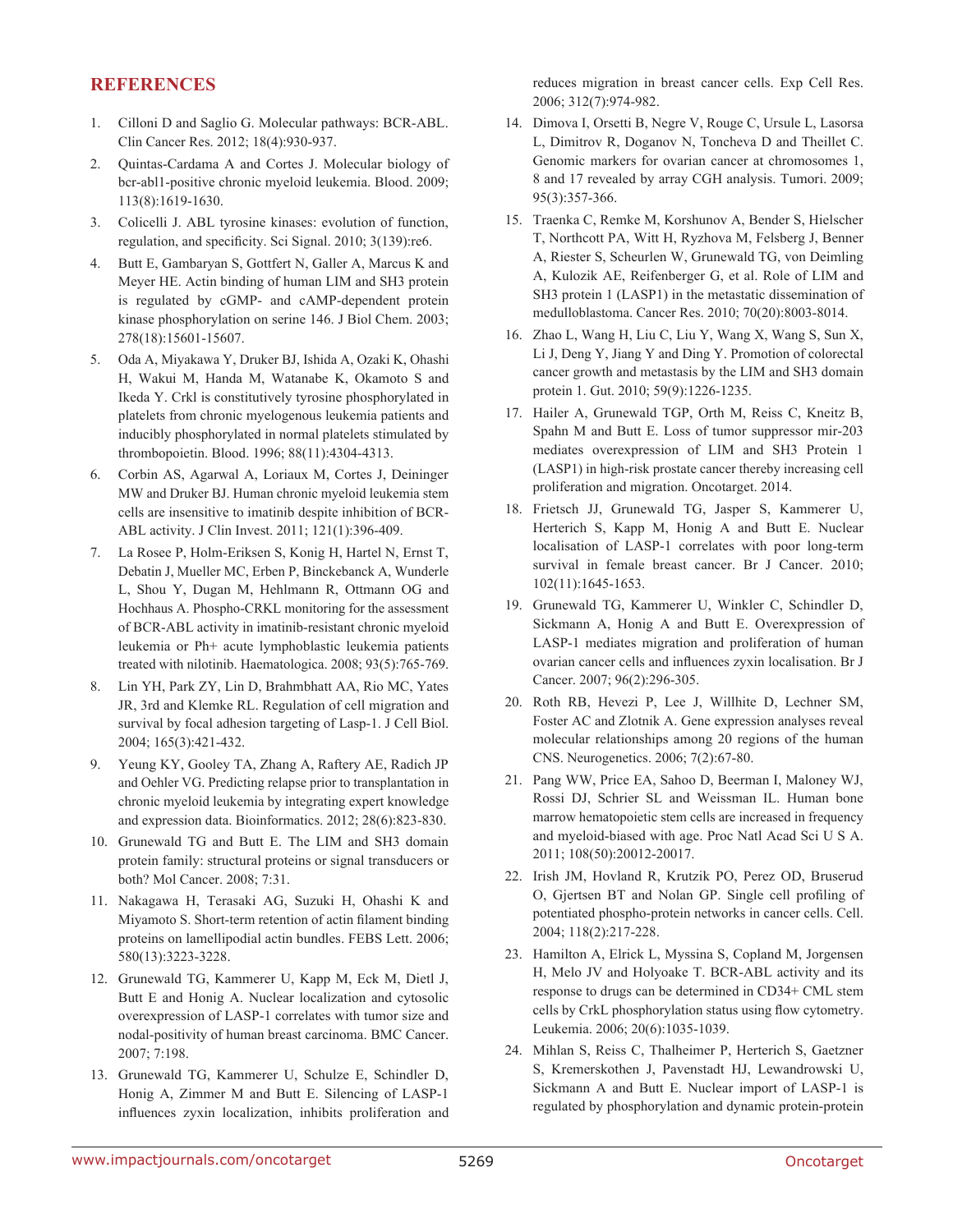interactions. Oncogene. 2013; 32(16):2107-2113.

- 25. Schlessinger J and Lemmon MA. SH2 and PTB domains in tyrosine kinase signaling. Sci STKE. 2003; 2003(191):RE12.
- 26. Machida K, Thompson CM, Dierck K, Jablonowski K, Karkkainen S, Liu B, Zhang H, Nash PD, Newman DK, Nollau P, Pawson T, Renkema GH, Saksela K, Schiller MR, Shin DG and Mayer BJ. High-throughput phosphotyrosine profiling using SH2 domains. Mol Cell. 2007; 26(6):899-915.
- 27. Traenka J, Hauck CR, Lewandrowski U, Sickmann A, Gambaryan S, Thalheimer P and Butt E. Integrindependent translocation of LASP-1 to the cytoskeleton of activated platelets correlates with LASP-1 phosphorylation at tyrosine 171 by Src-kinase. Thromb Haemost. 2009; 102(3):520-528.
- 28. Mayer BJ, Jackson PK, Van Etten RA and Baltimore D. Point mutations in the abl SH2 domain coordinately impair phosphotyrosine binding in vitro and transforming activity in vivo. Mol Cell Biol. 1992; 12(2):609-618.
- 29. O'Hare T, Zabriskie MS, Eiring AM and Deininger MW. Pushing the limits of targeted therapy in chronic myeloid leukaemia. Nat Rev Cancer. 2012; 12(8):513-526.
- 30. Hernandez-Boluda JC and Cervantes F. Prognostic factors in chronic myeloid leukaemia. Best Pract Res Clin Haematol. 2009; 22(3):343-353.
- 31. Singer CF, Hudelist G, Lamm W, Mueller R, Handl C, Kubista E and Czerwenka K. Active (p)CrkL is overexpressed in human malignancies: potential role as a surrogate parameter for therapeutic tyrosine kinase inhibition. Oncol Rep. 2006; 15(2):353-359.
- 32. Ingram WJ, Wicking CA, Grimmond SM, Forrest AR and Wainwright BJ. Novel genes regulated by Sonic Hedgehog in pluripotent mesenchymal cells. Oncogene. 2002; 21(53):8196-8205.
- 33. Crews LA and Jamieson CH. Selective elimination of leukemia stem cells: hitting a moving target. Cancer Lett. 2013; 338(1):15-22.
- 34. Weisberg E, Azab AK, Manley PW, Kung AL, Christie AL, Bronson R, Ghobrial IM and Griffin JD. Inhibition of CXCR4 in CML cells disrupts their interaction with the bone marrow microenvironment and sensitizes them to nilotinib. Leukemia. 2012; 26(5):985-990.
- 35. Raman D, Sai J, Neel NF, Chew CS and Richmond A. LIM and SH3 protein-1 modulates CXCR2-mediated cell migration. PLoS One. 2010; 5(4):e10050.
- 36. Jankowski W, Saleh T, Pai MT, Sriram G, Birge RB and Kalodimos CG. Domain organization differences explain Bcr-Abl's preference for CrkL over CrkII. Nat Chem Biol. 2012; 8(6):590-596.
- 37. Bell ES and Park M. Models of crk adaptor proteins in cancer. Genes Cancer. 2012; 3(5-6):341-352.
- 38. Li L, Guris DL, Okura M and Imamoto A. Translocation of CrkL to focal adhesions mediates integrin-induced

migration downstream of Src family kinases. Mol Cell Biol. 2003; 23(8):2883-2892.

- 39. Cho YJ, Hemmeryckx B, Groffen J and Heisterkamp N. Interaction of Bcr/Abl with C3G, an exchange factor for the small GTPase Rap1, through the adapter protein Crkl. Biochem Biophys Res Commun. 2005; 333(4):1276-1283.
- 40. Zhao T, Miao Z, Wang Z, Xu Y, Wu J, Liu X, You Y and Li J. Overexpression of CRKL correlates with malignant cell proliferation in breast cancer. Tumour Biol. 2013; 34(5):2891-2897.
- 41. Lv S, Qin J, Yi R, Coreman M, Shi R, Kang H and Yao C. CrkL efficiently mediates cell proliferation, migration, and invasion induced by TGF-beta pathway in glioblastoma. J Mol Neurosci. 2013; 51(3):1046-1051.
- 42. Patel H, Marley SB and Gordon MY. Conventional Western blotting techniques will not reliably quantify p210BCR-ABL1 levels in CML mononuclear cells. Blood. 2007; 109(3):1335; author reply 1336.
- 43. Irizarry RA, Hobbs B, Collin F, Beazer-Barclay YD, Antonellis KJ, Scherf U and Speed TP. Exploration, normalization, and summaries of high density oligonucleotide array probe level data. Biostatistics. 2003; 4(2):249-264.
- 44. Dai M, Wang P, Boyd AD, Kostov G, Athey B, Jones EG, Bunney WE, Myers RM, Speed TP, Akil H, Watson SJ and Meng F. Evolving gene/transcript definitions significantly alter the interpretation of GeneChip data. Nucleic Acids Res. 2005; 33(20):e175.
- 45. Willier S, Butt E and Grunewald TG. Lysophosphatidic acid (LPA) signalling in cell migration and cancer invasion: a focussed review and analysis of LPA receptor gene expression on the basis of more than 1700 cancer microarrays. Biol Cell. 2013; 105(8):317-333.
- 46. Johnson WE, Li C and Rabinovic A. Adjusting batch effects in microarray expression data using empirical Bayes methods. Biostatistics. 2007; 8(1):118-127.
- 47. Chen C, Grennan K, Badner J, Zhang D, Gershon E, Jin L and Liu C. Removing batch effects in analysis of expression microarray data: an evaluation of six batch adjustment methods. PLoS One. 2011; 6(2):e17238.
- 48. Cross NC, Melo JV, Feng L and Goldman JM. An optimized multiplex polymerase chain reaction (PCR) for detection of BCR-ABL fusion mRNAs in haematological disorders. Leukemia. 1994; 8(1):186-189.
- 49. Emig M, Saussele S, Wittor H, Weisser A, Reiter A, Willer A, Berger U, Hehlmann R, Cross NC and Hochhaus A. Accurate and rapid analysis of residual disease in patients with CML using specific fluorescent hybridization probes for real time quantitative RT-PCR. Leukemia. 1999; 13(11):1825-1832.
- 50. Martinelli G, Iacobucci I, Rosti G, Pane F, Amabile M, Castagnetti F, Cilloni D, Soverini S, Testoni N, Specchia G, Merante S, Zaccaria A, Frassoni F, Saglio G and Baccarani M. Prediction of response to imatinib by prospective